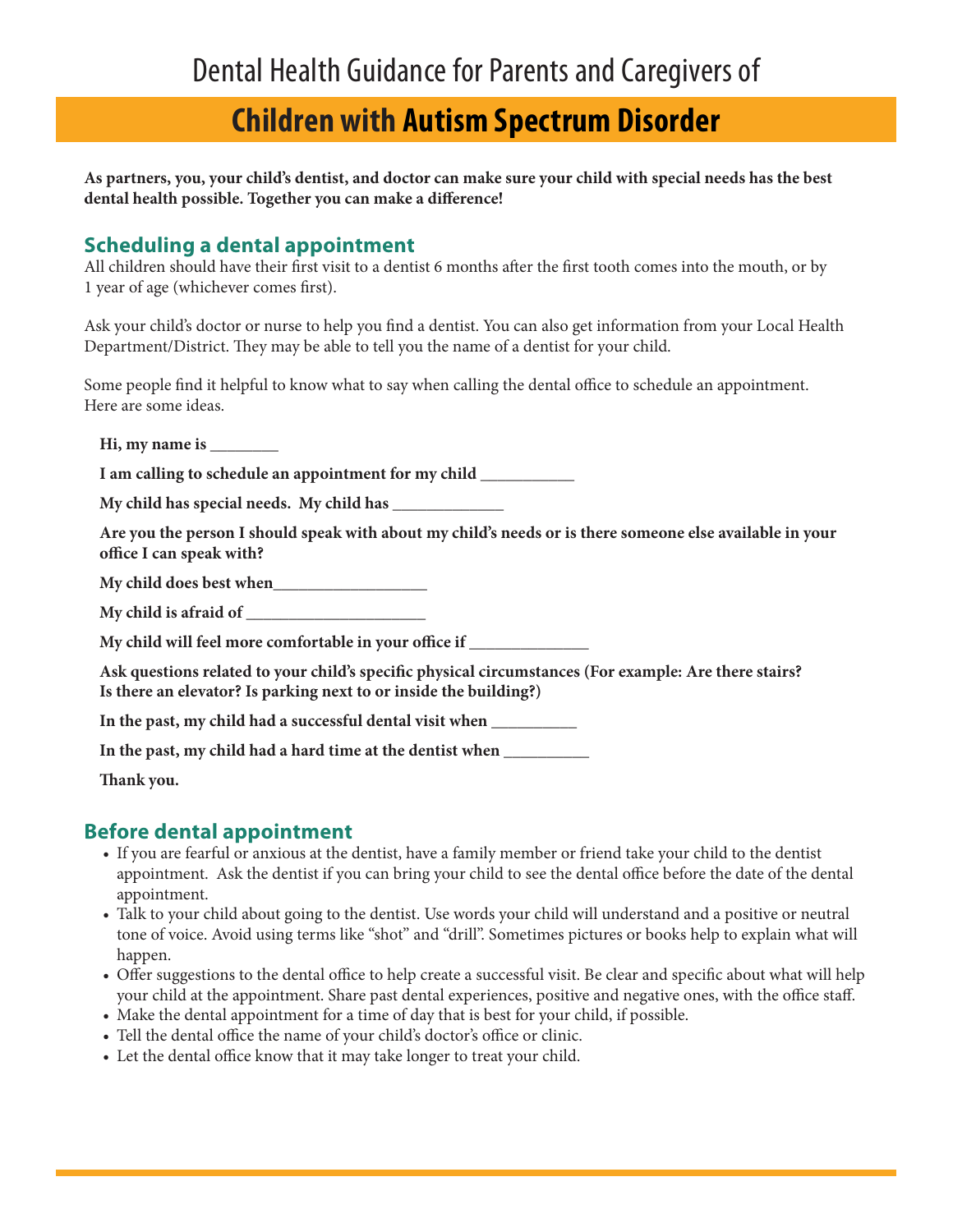## **Day of dental appointment**

- Bring a list of all medicines your child takes, including vitamins, herbal, and mineral supplements.
- Share with the dental staff the most successful way to talk or communicate with your child. Tell the dental office your child may want to hold your hand or a stuffed animal.
- Tell the dental office things your child might do and the best way to deal with how he or she may act. Suggest things that make your child feel good.
- Let the dental office know if your child is more sensitive to bright lights, sounds, being touched or other stimuli.
- Ask for help about different teeth cleaning ideas that will make taking care of your child's teeth at home easier.
- Bring a list of any questions you may have about your child's teeth.
- Tell the dentist you would like to talk about any treatment before it is done.
- Ask whom you should call, or where you should go, if your child has a dental problem and the dental office is closed.

### **Keeping teeth and gums healthy**

- Ask the dentist and dental hygienist all questions you have so together you can help improve the health of your child's teeth and gums.
- Ask your doctor or nurse for prescriptions without sugar to help prevent tooth decay (also called "cavities"). Use "over-the-counter" medicines that do not have added sugar.
- Encourage your child to rinse with water after taking medications that may cause "dry mouth". A dry mouth can make it easier for your child to get tooth decay.
- Know what is normal in your child's mouth. Lift the lips away from the teeth for a better view of your child's teeth and gums. Look often.
- Follow a daily plan to take care of your child's teeth: brush teeth twice a day with fluoride toothpaste. Have your child drink fluoridated water. Use any aids recommended by the dentist or hygienist to keep teeth and mouth clean. Be cautious about the use of a power toothbrush as it may be too stimulating for your child.
- If your child doesn't like a toothpaste flavor or foam, it may be helpful to try different toothpastes until you find one your child likes. If your child does not like foam from toothpaste, choose toothpaste that does not contain "Sodium Laurel Sulfate."
- Avoid offering your child sugary snacks and drinks (juices, pop) and avoid using them as rewards. Look at labels on food products for words ending in "ose" such as "fructose" and "sucrose" and limit their use.
- Do not share utensils, cups and toothbrushes with your child to avoid passing the bacteria which can cause tooth decay. If your child uses a pacifier, do not dip the pacifier in honey or sugar and clean with water only.
- Do not serve juice in sip cups, just in open cups. If you need to put a child to bed with a bottle, fill it with water only.
- If your child knocks a tooth out, attempt to place the tooth immediately back into the socket and seek professional dental care. If you are unable to replace the tooth, put it in cold milk and proceed immediately to the dentist.
- Use seat belts, stair gates, bike helmets, and mouth guards to prevent injury to the teeth and face.
- Bring your child to the dentist for preventive visits as recommended based on your child's risk for getting tooth decay. Ask the dentist for dental "sealants" and fluoride treatment to protect your child's teeth from tooth decay.

#### **These actions will help to prevent tooth decay (cavities) in your child.**

**Additional information:** [Special Needs Fact Sheets for Providers and Caregivers](http://dental.washington.edu/departments/oral-medicine/special-needs-fact-sheets.html)



Permission is given to reproduce this fact sheet. *Oral Health Fact Sheets for Patients with Special Needs* © 2010 by University of Washington and Washington State Oral Health Program



Fact sheets developed by the University of Washington DECOD (Dental Education in the Care of Persons with Disabilities) Program through funding provided to the Washington State Department of Health Oral Health Program by HRSA grant #H47MC08598).



For persons with disabilities, this document is available on request in other formats. To submit a request, please call 1-800-525-0127 (TTY/TDD 1-800-833-6388).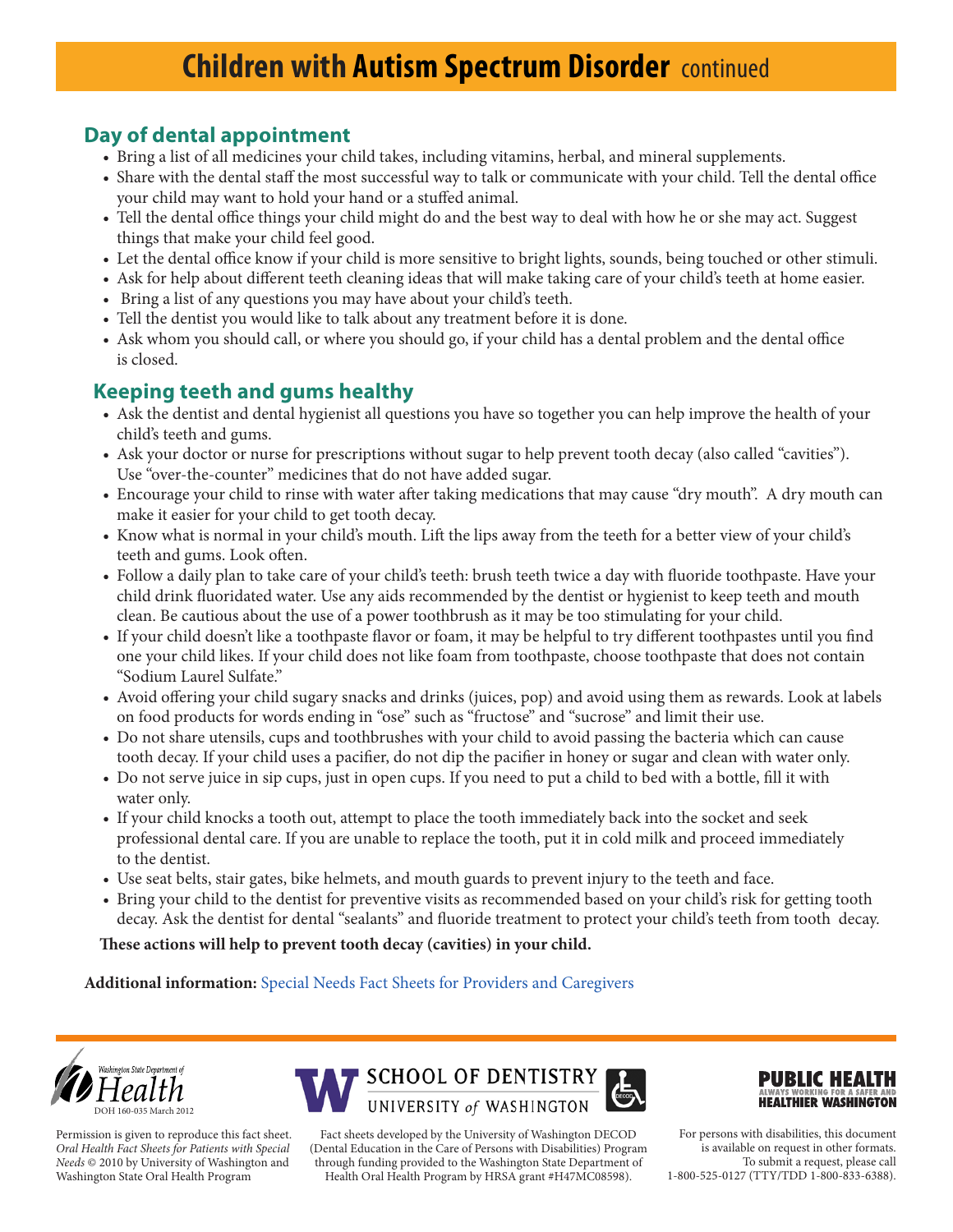

**Gary D. Sabbadini, D.D.S., A.P.C.**

**Dentistry for Children & Young Adults**

*Diplomate, American Board of Pediatric Dentistry Fellow, American Academy of Pediatric Dentistry Fellow, International College of Dentists Fellow, Pierre Fauchard Academy*

## **Dental Intake Form: Autism**

| <b>Patient Name:</b>                                                                         |                                                                                                                                                                                                                                |  |  |  |  |
|----------------------------------------------------------------------------------------------|--------------------------------------------------------------------------------------------------------------------------------------------------------------------------------------------------------------------------------|--|--|--|--|
| Phone Number:                                                                                | Parent/Guardian experience and the control of the control of the control of the control of the control of the control of the control of the control of the control of the control of the control of the control of the control |  |  |  |  |
|                                                                                              |                                                                                                                                                                                                                                |  |  |  |  |
| <b>Medical Information</b>                                                                   |                                                                                                                                                                                                                                |  |  |  |  |
| Describe the nature of your child's disability:                                              |                                                                                                                                                                                                                                |  |  |  |  |
|                                                                                              |                                                                                                                                                                                                                                |  |  |  |  |
|                                                                                              |                                                                                                                                                                                                                                |  |  |  |  |
| Is he/she currently taking any medication?                                                   | Yes<br><b>No</b><br>$\Box$<br>$\Box$                                                                                                                                                                                           |  |  |  |  |
| If yes, what medications:                                                                    |                                                                                                                                                                                                                                |  |  |  |  |
|                                                                                              |                                                                                                                                                                                                                                |  |  |  |  |
|                                                                                              |                                                                                                                                                                                                                                |  |  |  |  |
| Has your child ever had seizures?                                                            | Yes<br><b>No</b><br>П<br>$\mathsf{L}$                                                                                                                                                                                          |  |  |  |  |
| If yes, date of last seizure:                                                                |                                                                                                                                                                                                                                |  |  |  |  |
| Describe the type of seizure:                                                                |                                                                                                                                                                                                                                |  |  |  |  |
|                                                                                              |                                                                                                                                                                                                                                |  |  |  |  |
| Does your child have any allergies?                                                          | Yes<br><b>No</b><br>$\perp$                                                                                                                                                                                                    |  |  |  |  |
| If yes, please list:                                                                         |                                                                                                                                                                                                                                |  |  |  |  |
|                                                                                              |                                                                                                                                                                                                                                |  |  |  |  |
| Does your child wear a hearing aid?                                                          | Yes<br><b>No</b><br>$\Box$<br>П                                                                                                                                                                                                |  |  |  |  |
| If yes, please explain:                                                                      |                                                                                                                                                                                                                                |  |  |  |  |
|                                                                                              |                                                                                                                                                                                                                                |  |  |  |  |
| Does your child have any other physical challenges of which the dental team should be aware? |                                                                                                                                                                                                                                |  |  |  |  |
|                                                                                              |                                                                                                                                                                                                                                |  |  |  |  |
|                                                                                              |                                                                                                                                                                                                                                |  |  |  |  |
|                                                                                              |                                                                                                                                                                                                                                |  |  |  |  |
|                                                                                              |                                                                                                                                                                                                                                |  |  |  |  |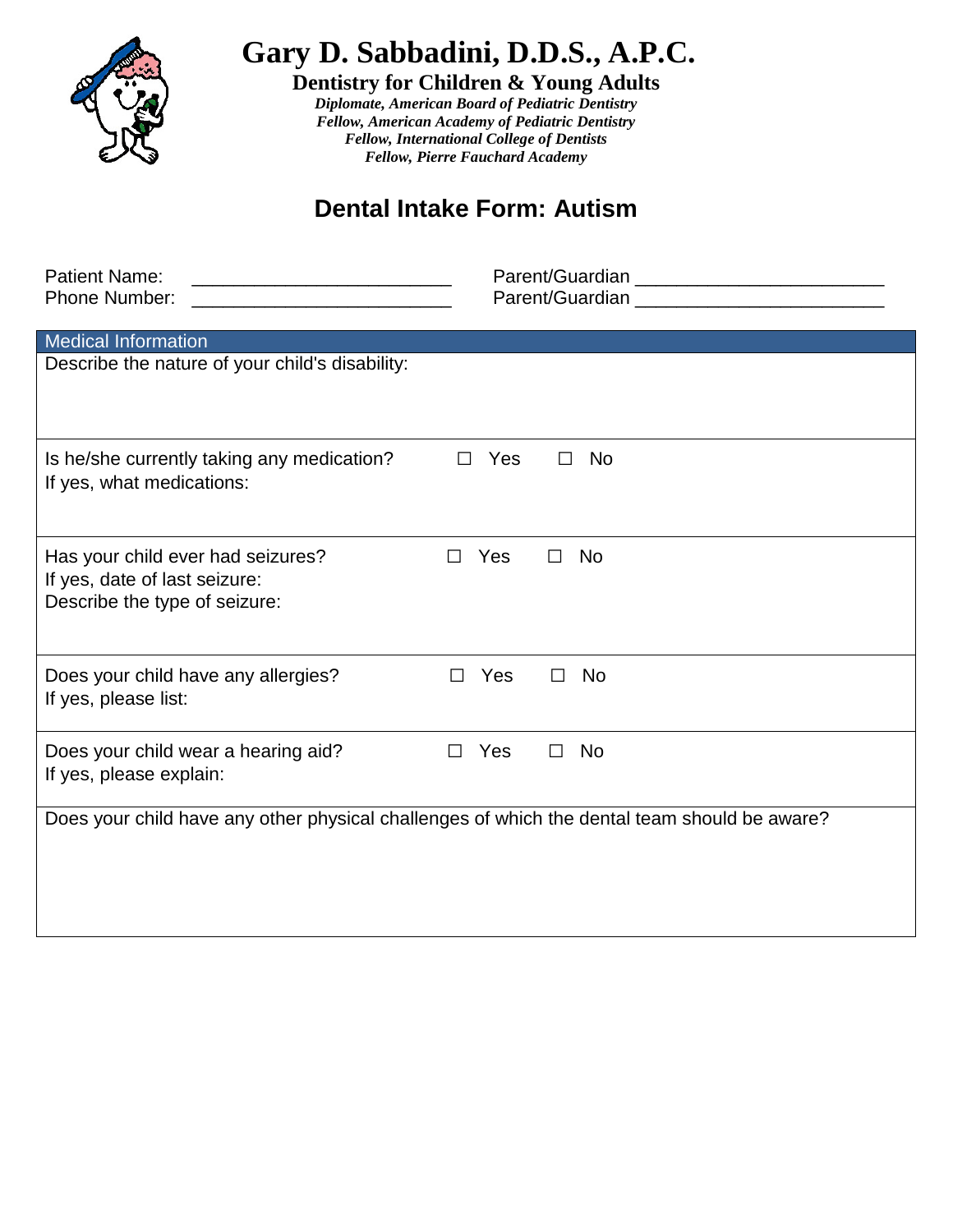| Gary D. Sabbadini, D.D.S., A.P.C.<br><b>Dentistry for Children &amp; Young Adults</b><br>Diplomate, American Board of Pediatric Dentistry<br>Fellow, American Academy of Pediatric Dentistry<br><b>Fellow, International College of Dentists</b><br><b>Fellow, Pierre Fauchard Academy</b> |              |               |  |           |                        |  |  |
|--------------------------------------------------------------------------------------------------------------------------------------------------------------------------------------------------------------------------------------------------------------------------------------------|--------------|---------------|--|-----------|------------------------|--|--|
| <b>Oral Care</b>                                                                                                                                                                                                                                                                           |              |               |  |           |                        |  |  |
| Has your child visited the dentist before?<br>If yes, please describe:                                                                                                                                                                                                                     | ΙI           | Yes           |  | <b>No</b> |                        |  |  |
| Has your child had dental treatment before?<br>If yes, please describe:                                                                                                                                                                                                                    | $\mathsf{L}$ | Yes           |  | <b>No</b> |                        |  |  |
| Has your child had dental x-rays before?                                                                                                                                                                                                                                                   |              | Yes           |  | <b>No</b> |                        |  |  |
| Please describe your child's at-home dental care:                                                                                                                                                                                                                                          |              |               |  |           |                        |  |  |
| What type of toothbrush does your child use?                                                                                                                                                                                                                                               |              |               |  |           |                        |  |  |
| Does your child floss?                                                                                                                                                                                                                                                                     |              | Yes           |  | <b>No</b> |                        |  |  |
| How does your child brush?                                                                                                                                                                                                                                                                 |              | Independently |  |           | <b>With Assistance</b> |  |  |
| What are your dental health goals for your child?<br>How often does your child snack during the day and on what types of foods?                                                                                                                                                            |              |               |  |           |                        |  |  |
|                                                                                                                                                                                                                                                                                            |              |               |  |           |                        |  |  |

| Communication & Behavior                                                                                  |  |  |  |  |
|-----------------------------------------------------------------------------------------------------------|--|--|--|--|
| Is your child able to communicate verbally?<br>$\Box$ Yes<br>$\Box$ No                                    |  |  |  |  |
| Are there certain cues that might help the dental team?                                                   |  |  |  |  |
|                                                                                                           |  |  |  |  |
| Are there any useful phrases or words that work best with your child?                                     |  |  |  |  |
|                                                                                                           |  |  |  |  |
| Does your child use non-verbal communication?<br>Yes<br>- No<br>$\perp$<br><u>ا آسا</u>                   |  |  |  |  |
| Please check any of the following that your child uses: $\Box$ Mayer Johnson Symbols $\Box$ Sign Language |  |  |  |  |
| Sentence Board or Gestures<br>Picture Exchange Communication System<br>$\Box$                             |  |  |  |  |
| Will you be bringing a communication system with you?<br>Yes<br>No<br>a La                                |  |  |  |  |